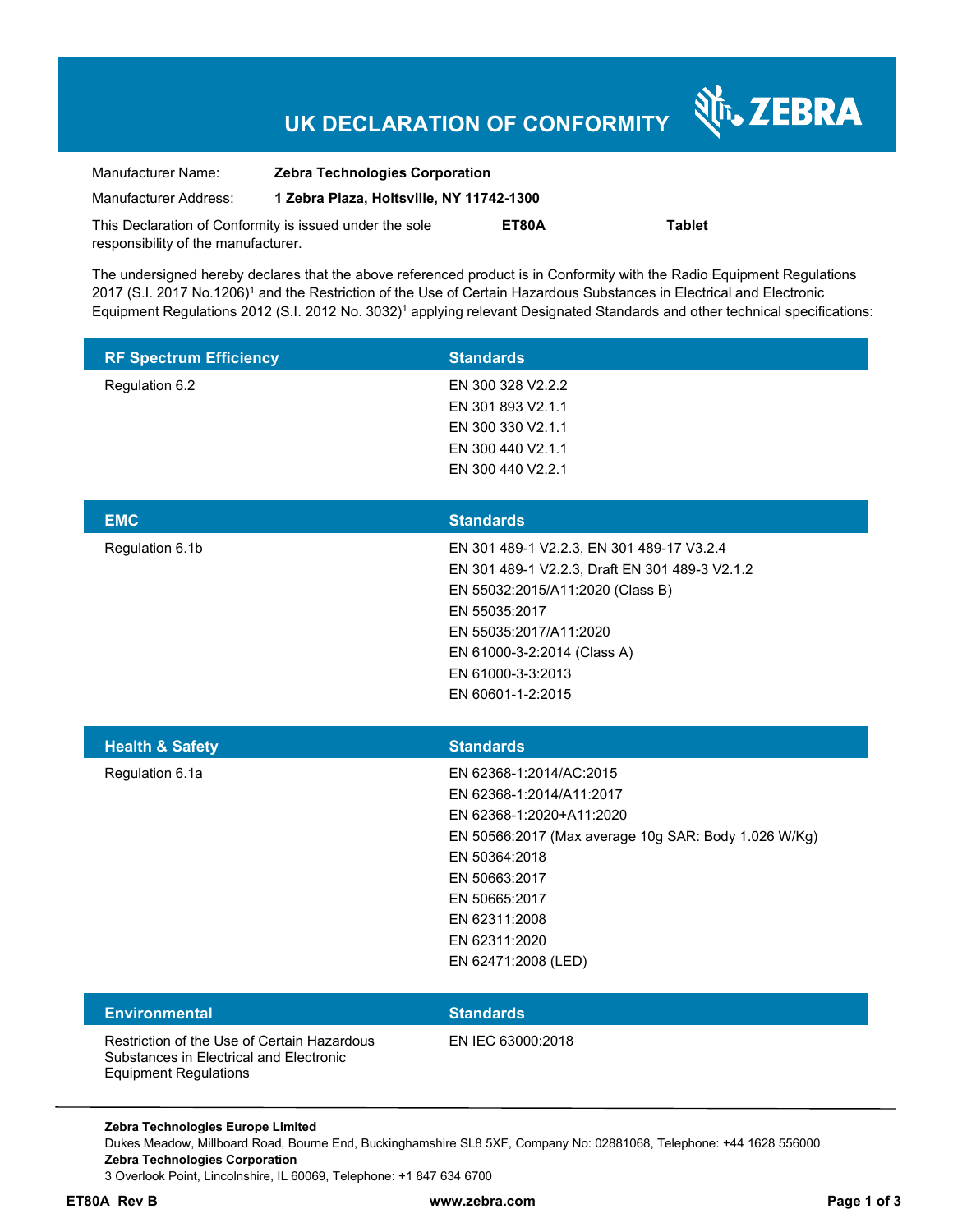## **UK DECLARATION OF CONFORMITY**



With regard to the Radio Equipment Regulations 2017 (S.I. 2017 No.1206)<sup>1</sup>, the conformity assessment procedure referred to in regulation 41(4)(a) and detailed in Schedule 2 has been followed.

 $^{\rm 1}$  As amended by applicable EU withdrawal legislation implemented at the time of issuing this declaration

#### **Signed on behalf of Zebra Technologies Corporation**

*(Signature of authorized person)* Marco Belli Rev: B Sr. Manager, Regulatory **Date: 8 December 2021 Date: 8 December 2021** Place: Bourne End, UK